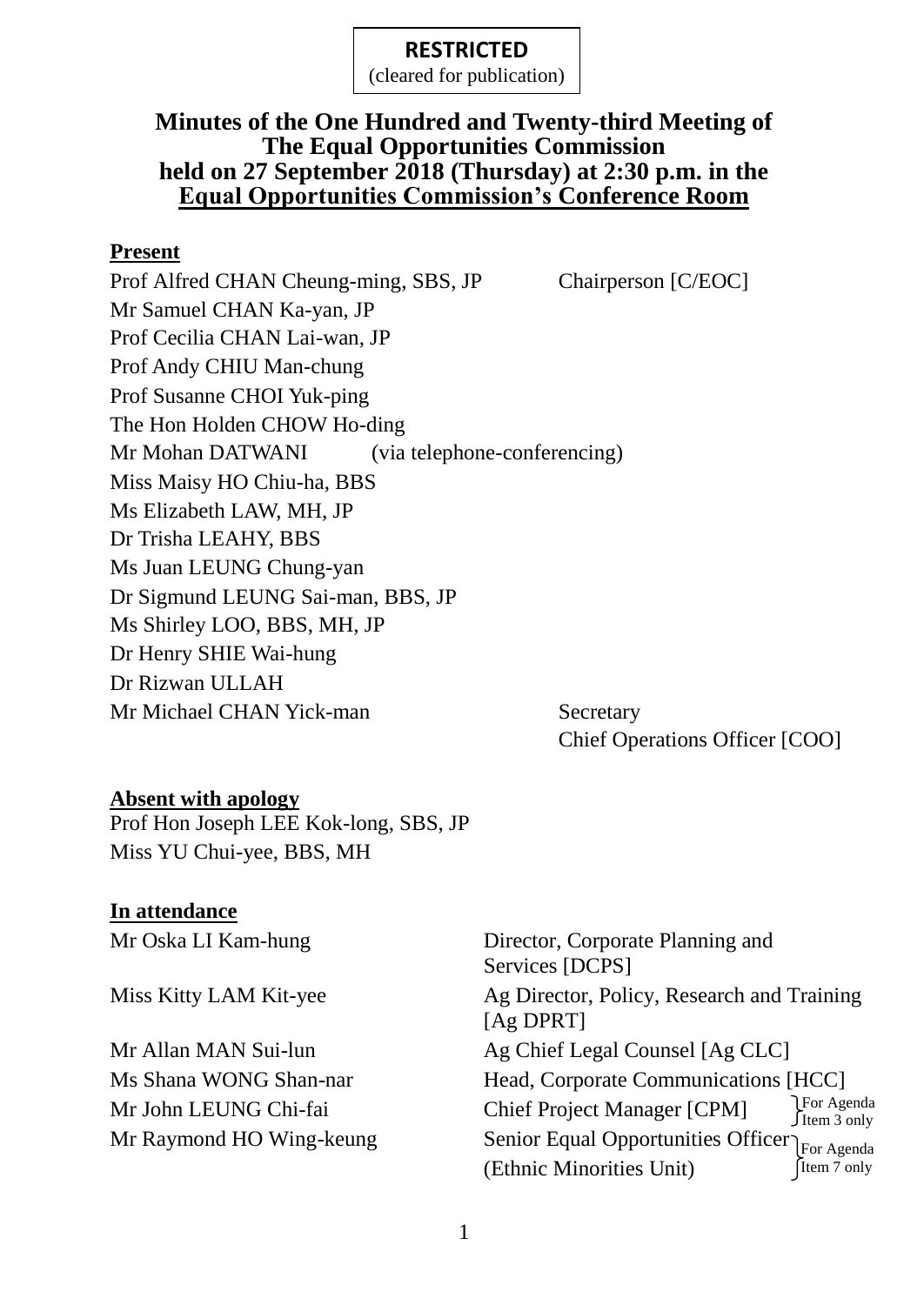(cleared for publication)

Miss Gloria YU Wai-ling Senior Equal Opportunities Officer, Administration & Personnel [SAP] Ms Hollis LING Yin-har Equal Opportunities Officer, Administration & Personnel [EAP]

## **I. Introduction**

1. The Chairperson (C/EOC) welcomed all Commission Members (Members) to the  $123<sup>rd</sup>$  Meeting, particularly Mr Samuel CHAN, who was a new Member joining the Meeting for the first time. Due to other prior engagements, Mr CHAN would leave the meeting at around 4:00 pm. Apologies for absence were received from Prof Hon Joseph LEE and Miss YU Chui-yee who were out of town. Mr Mohan DATWANI would attend the meeting via telephone conference.

2. Members agreed to consider Agenda Item 7 first as SEOO(EMU) had to leave the meeting for another work commitment. Members also noted that a verbal report would be made on Agenda Item 3. EOC Paper No. 17/2018, which would contain the full report of the Review of EOC Governance, Management Structure and Complaint Handling Process, would be presented in the coming EOC Meeting in December 2018. To the extent possible, a longer timeslot would also be made available for the item for Members' discussion in that meeting.

3. C/EOC said that there were no special items for informing the media, hence no press briefing would be held after the meeting.

## **II. Confirmation of Minutes**

## **Confirmation of Minutes of the 122<sup>nd</sup> Meeting held on 21 June 2018**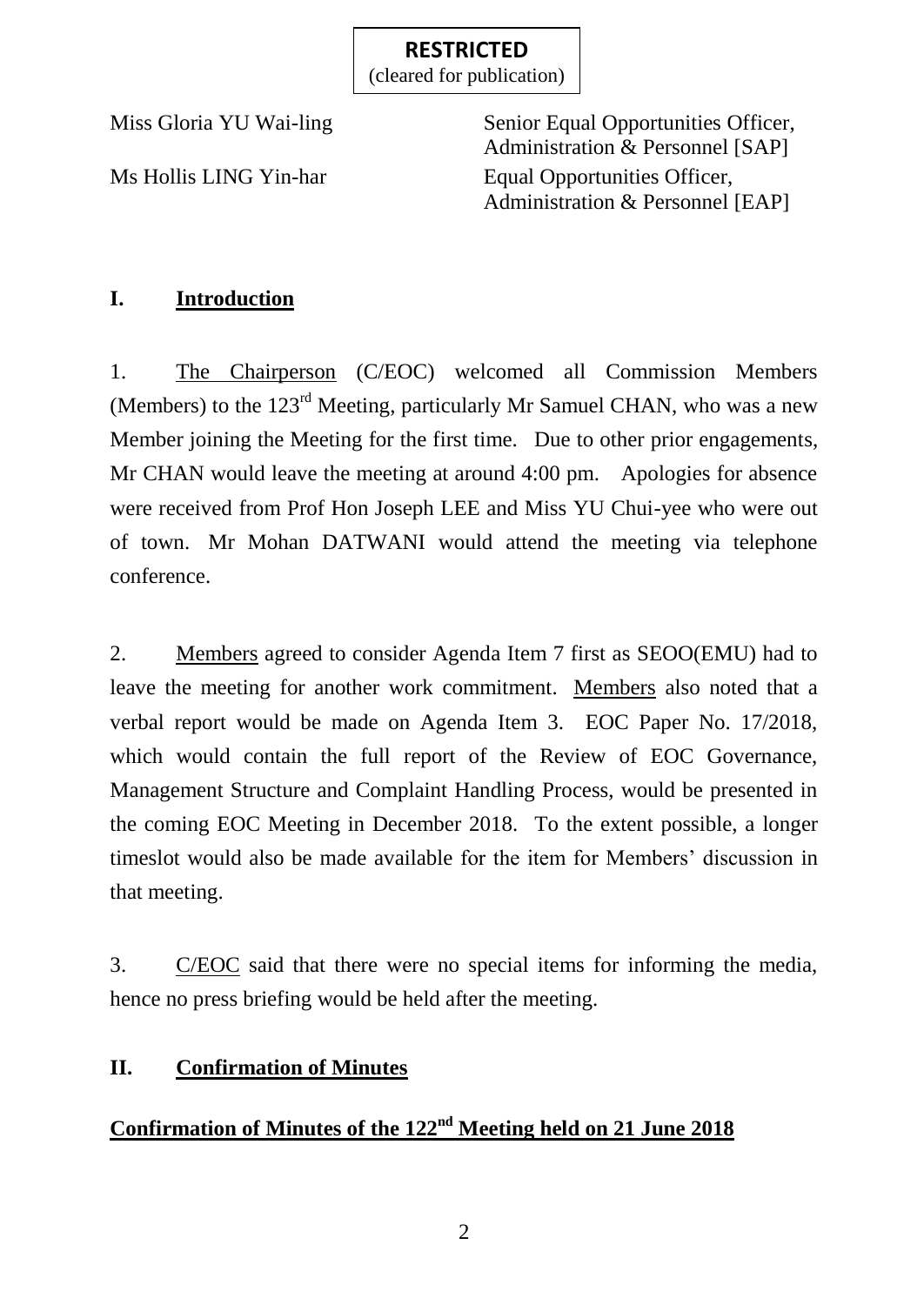(cleared for publication)

4. Draft minutes of the 122<sup>nd</sup> EOC Meeting held on 21 June 2018 were issued to Members on 20 July 2018. No requests for amendments were received prior to this meeting. At the meeting, Prof Susanne CHOI indicated that the draft minutes needed amendments. C/EOC asked her to propose her amendments in writing after this meeting. Prof CHOI agreed.

5. The confirmation of the draft minutes of the  $122<sup>nd</sup>$  EOC Meeting was deferred pending receipt and confirmation of Prof CHOI's proposed amendments by Members.

## **III. Matters Arising**

6. Members noted that the matters arising from the last meeting requiring attention had been placed under the new agenda items for this meeting for consideration.

## **IV. New Agenda Items**

## **Half-Yearly Progress Report of the Ethnic Minorities Unit**

(EOC Paper No. 21/2018)

7. Members noted that the half-yearly progress report of the Ethnic Minorities Unit (EMU) was contained in EOC Paper No. 21/2018. SEOO(EMU) highlighted the salient points about the policy, training and outreaching initiatives, as well as the future development focus set out therein for Members' information.

8. As regards policy recommendation, Members noted that an independent report was submitted to the United Nations (UN) in July 2018 on the Third Report of the Hong Kong SAR under the UN Convention on the Elimination of All Form of Racial Discrimination. Prof Cecilia CHAN requested EMU to provide the relevant information to Members.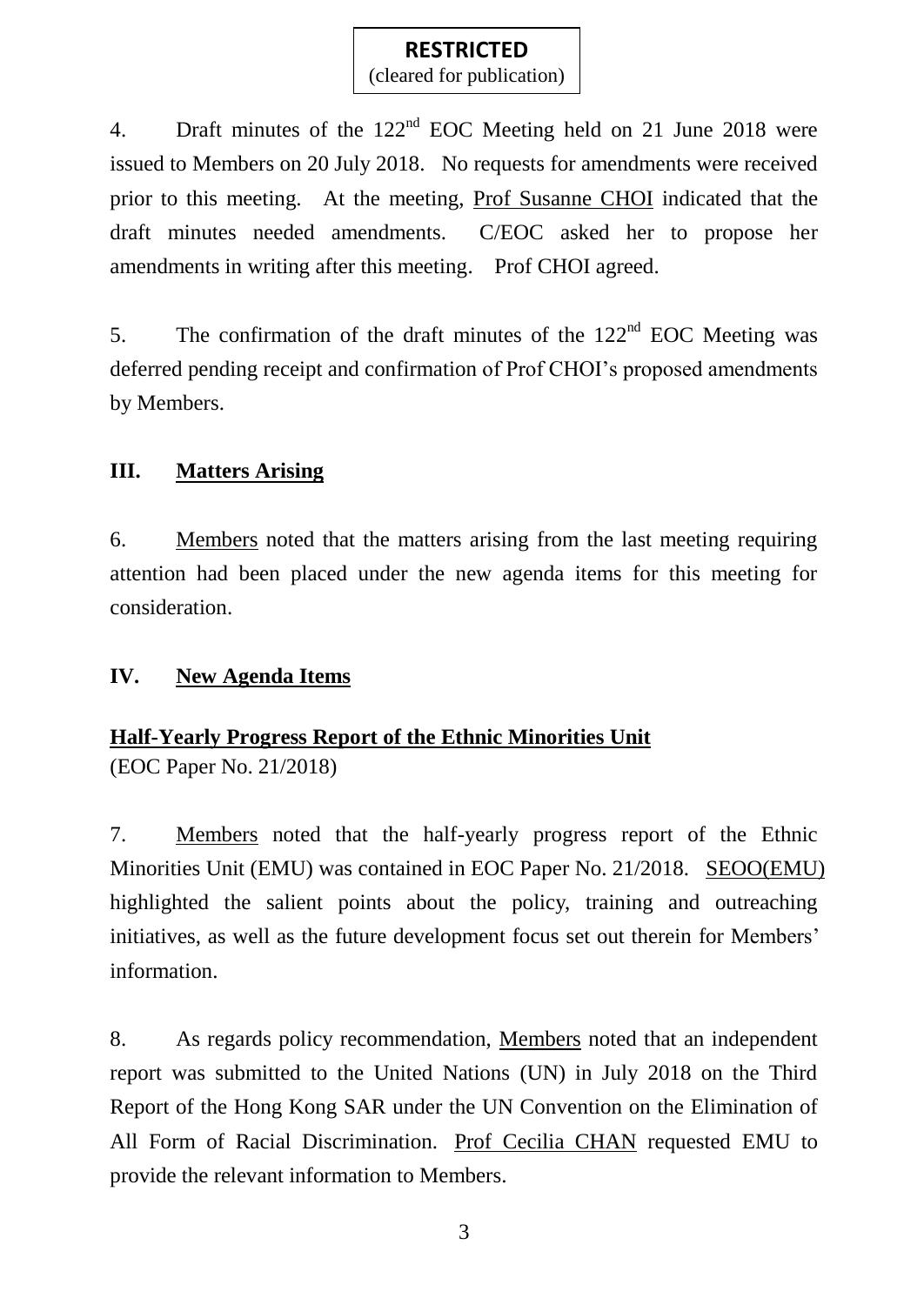(cleared for publication)

[Post-meeting note: Members were informed of the concluding report by the UN Committee on the Elimination of Racial Discrimination (CERD) together with the Government's initial response as well as the Commission's CERD submissions via email on 3 October 2018.]

9. In respect of Chinese learning of non-Chinese speaking (NCS) students, Members noted that feedback garnered from Chinese subject teachers, EM parents, NCS students and NGOs by the Working Group on Education for EMs reflected a pressing need for standardized teaching and learning materials. The Education Bureau (EDB) had been repeatedly requested to address this issue. In the recent meeting with the Bureau on 28 June 2018, the officials reported that they had been developing textbooks for two more levels under the Chinese Language Curriculum Second Language Learning Framework.

10. Members noted that The Racial Diversity and Inclusion Charter (the "Charter") for Employers was launched in August 2018, and some renowned corporations had given their consents to adopt it. Two signing ceremonies were expected to be organized for signatory companies and organizations. EMU would expand the promotion and publicity work of the Charter and also through media publicity and working with business chambers in Hong Kong.

11. Members were briefed on the EMU's major areas of focus in the second half of the year. Members noted that EMU would continue to monitor racial equality in the education system through the Working Group on Education for EMs, follow up on the initiative of the Working Group on Mainstreaming Employment Opportunities in Healthcare Industries for EMs, and develop an audio-visual kit and online training module for schools on prevention of racial discrimination and promotion of racial inclusion.

*(Ms Elizabeth LAW and The Hon Holden CHOW joined the meeting at this juncture.)*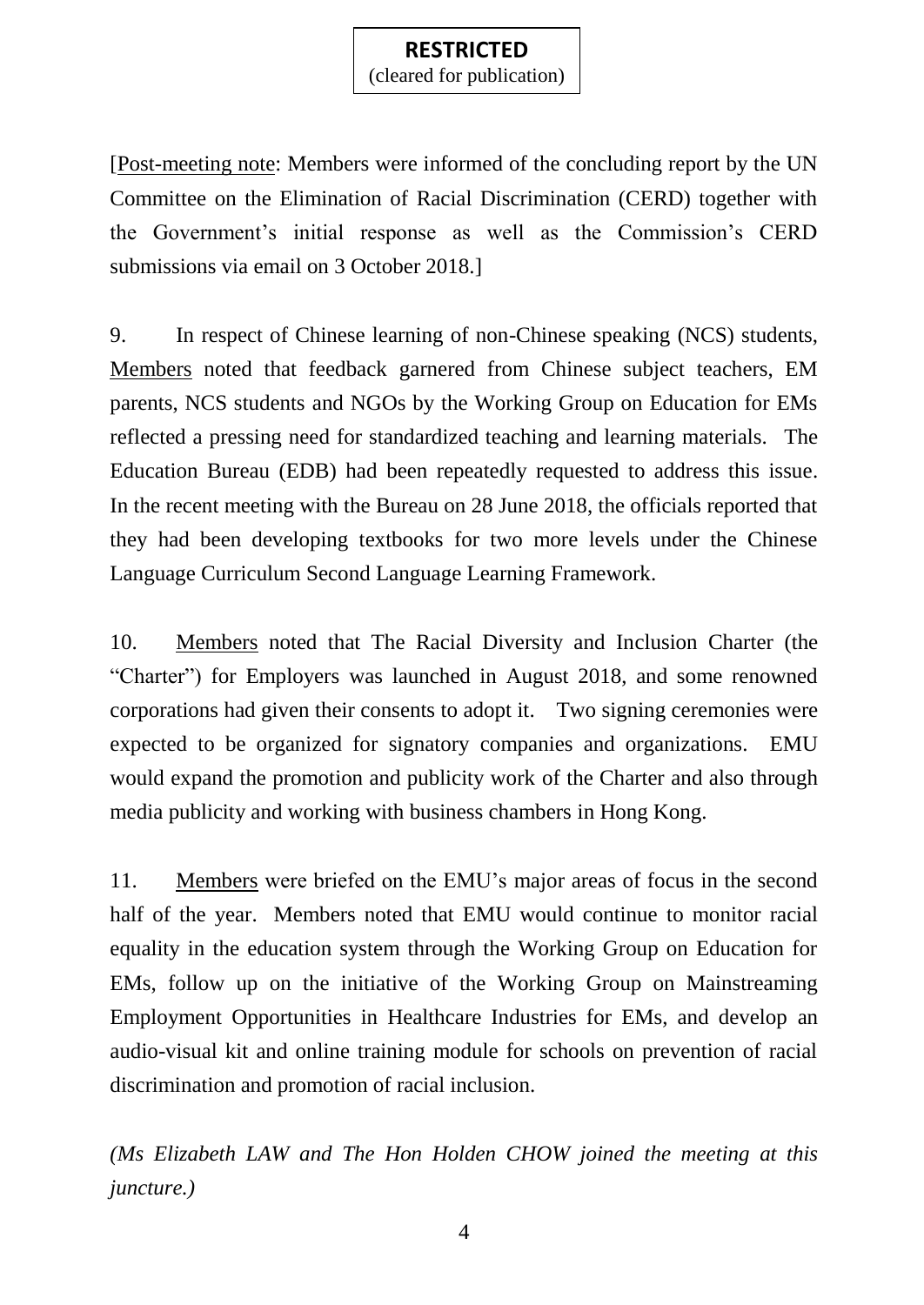(cleared for publication)

12. Dr Rizwan ULLAH mentioned that some Pakistanis' bank accounts, in particular those for business purposes, were terminated by a major bank abruptly in the past few months, often without any prior notice and chance for appeal. EMU had stepped up to help the EM community by a meeting with the bank to express the community's concern in September 2018. It followed that some bank accounts at issue had been reinstated. Dr ULLAH showed appreciations of EMU's efforts on this given that banking services played an important part of EM's livelihood.

13. Mr Mohan DATWANI said that he had recently discussed in a research report about the difficulties in opening bank accounts for different business sectors in Hong Kong. He added that specific cases, if identified, should be referred to the Hong Kong Monetary Authority (HKMA) for follow up. The Hon Holden CHOW said that he had held a meeting with the HKMA on this. It was noted that some banks took a more stringent approach than the HKMA's instructions to obviate the potential risks involved.

14. Ms Elizabeth LAW shared with Members the experience relevant to the implementation of the anti-money laundering guidelines. She added that not only opening bank accounts would become more difficult, but also setting up new companies.

15. To further discuss systemic issues pertaining to the access of banking services by EMs, C/EOC advised that SEOO(EMU), in consultation with Dr Rizwan ULLAH, to start dialogues and establish a communication channel with the HKMA.

16. Members noted EOC Paper No. 21/2018.

*(SEOO(EMU) left the meeting at this juncture.)*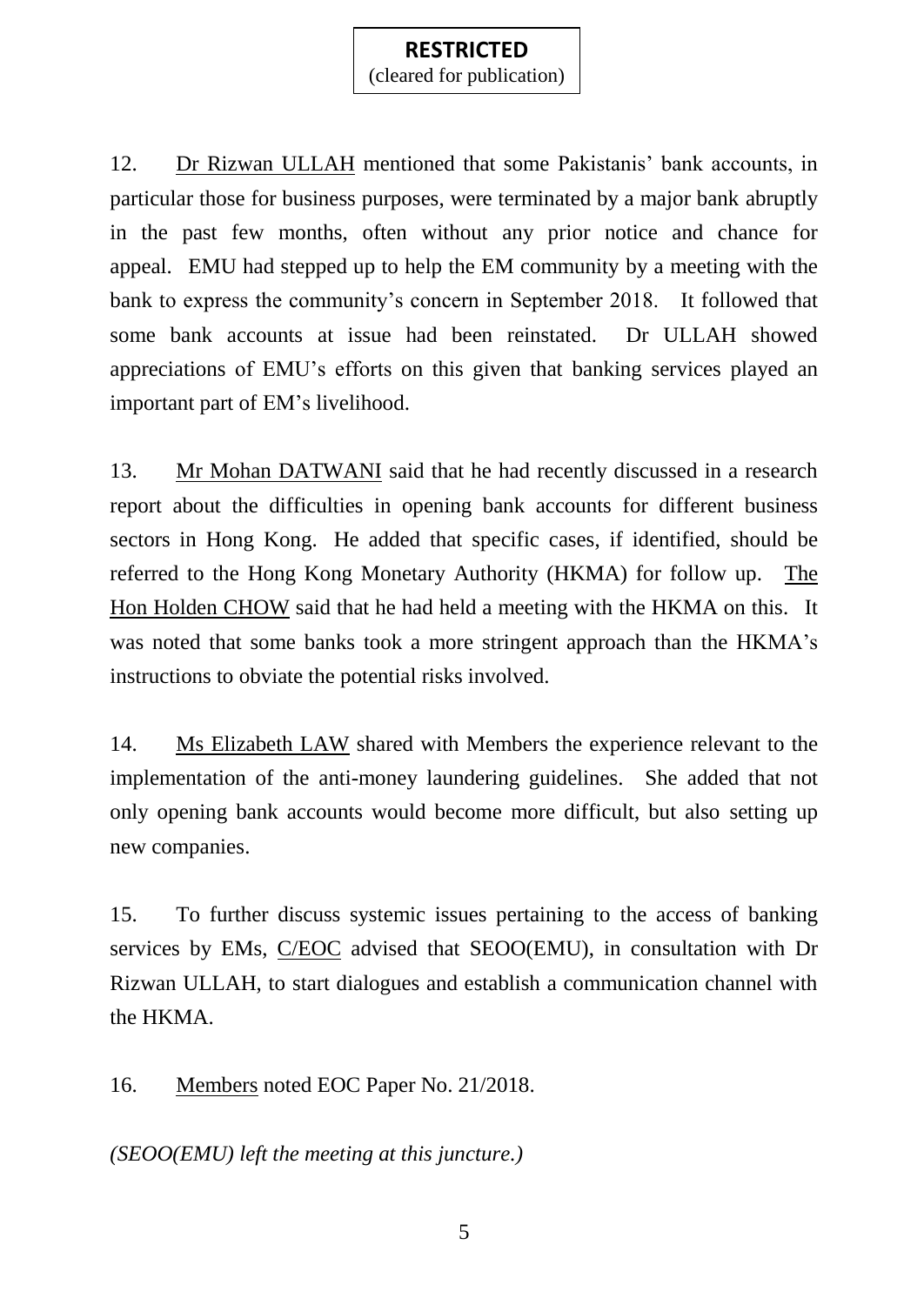(cleared for publication)

# **Amendments / Additions to the "Procedures for Meetings and Related Matters"**

(EOC Paper No. 18/2018)

17. DCPS led Members through the background, proposed amendments to the existing Procedures of Meeting and additions of new sections in the booklet entitled *Procedures of Meeting and Related Matters* as contained in EOC Paper No. 18/2018. Members noted that the booklet had been provided to them in the orientation kit upon their appointment. The latest version (Third Issue) was published in March 2013.

18. Members were briefed on the rationale of the proposed amendments to "Order of Business" as set out in Paragraph 6.6(j) of the booklet, i.e. the Chairperson or presiding member of a meeting could exercise discretion to allow members to remain in attendance in the event that they were asked to be abstained from the discussion and decision making of an item in the meeting. Such discretion would nonetheless not be applicable to situations involving conflict of interest.

19. The two new sections to be included were "Membership and Convenership of Committees", and "Co-opted Members in Committees". Members noted that the relevant meeting procedures were approved in 2011 and had since been in practice in meetings.

20. Members approved the proposed amendments to Paragraph 6.6(j) under "Order of Business" of the Procedures of Meetings as presented in EOC Paper No. 18/2018, and that the two sections on "Membership and Convenership of Committees", and "Co-opted Members in Committees" be included in the new edition of the Booklet. The updated version (Fourth Issue) would be published and distributed to Members for reference in October 2018.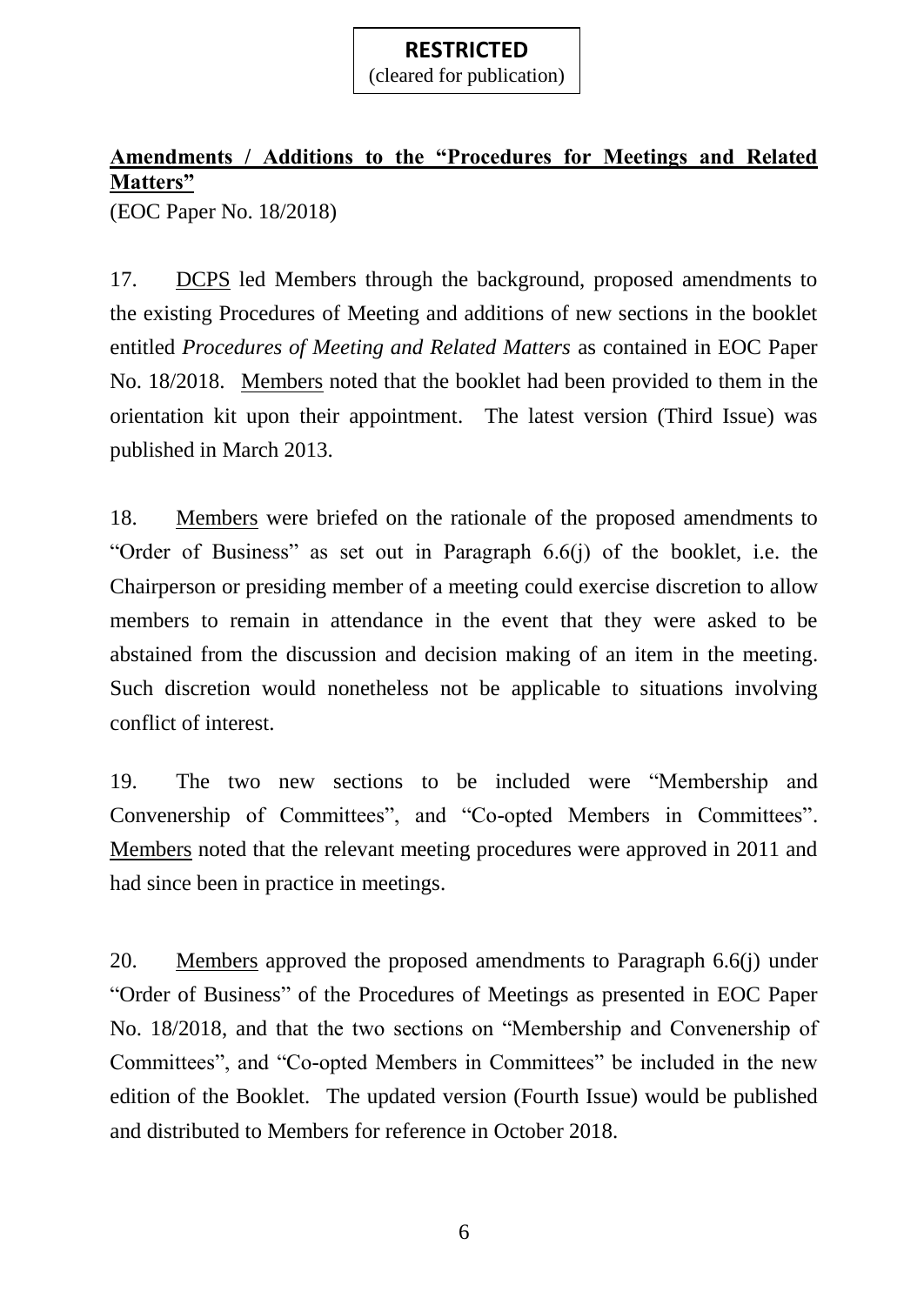(cleared for publication)

## **Conference on Equality in the Asia Pacific 2018: Progress and Challenges – Post-event Review**

(EOC Paper No. 19/2018 tabled)

21. HCC briefed Members on the post-event review of the Conference on Equality in Asia Pacific 2018: Progress and Challenges as summarised in EOC Paper No. 19/2018 tabled at the meeting.

22. Members noted that the Conference, co-organised by the EOC and the Asia Pacific Forum of National Human Rights Institutions (APF) was successfully held on 20 and 21 September 2018 at the Harbourview Hotel, Wanchai. A total of 281 people had attended the Conference, of which 57 were APF guests and members (key officials of National Human Rights Institutions (NHRIs) from 25 countries. Nonetheless, Government officials, including Permanent Secretary of Constitutional and Mainland Affairs Bureau (CMAB) and Commissioner for Rehabilitation, did not attend the Conference. The Conference received coverage from local, Macau and overseas media.

23. Members noted that the total expenditure of the Conference would be in the rough order of \$0.3M. On the survey questionnaire included in the info pack asking participants to provide their feedback, Members noted that there were 62 completed survey questionnaire received. The participants were asked to rate on various items, including overall arrangements, conference contents, speakers/panel members etc. Participants were also asked open-ended question for their views on the most beneficial aspect of the Conference. The ratings and the feedback provided were in general highly positive.

24. Prof Susanne CHOI thanked HCC for preparing the post-event review report. She was of the view that riding on the speakers' presentations and the relevant discussions during the conference, an account on how to improve Hong Kong's policies on equal opportunities as well as the four discrimination ordinances, and steer the follow-up actions should be provided. Prof Cecilia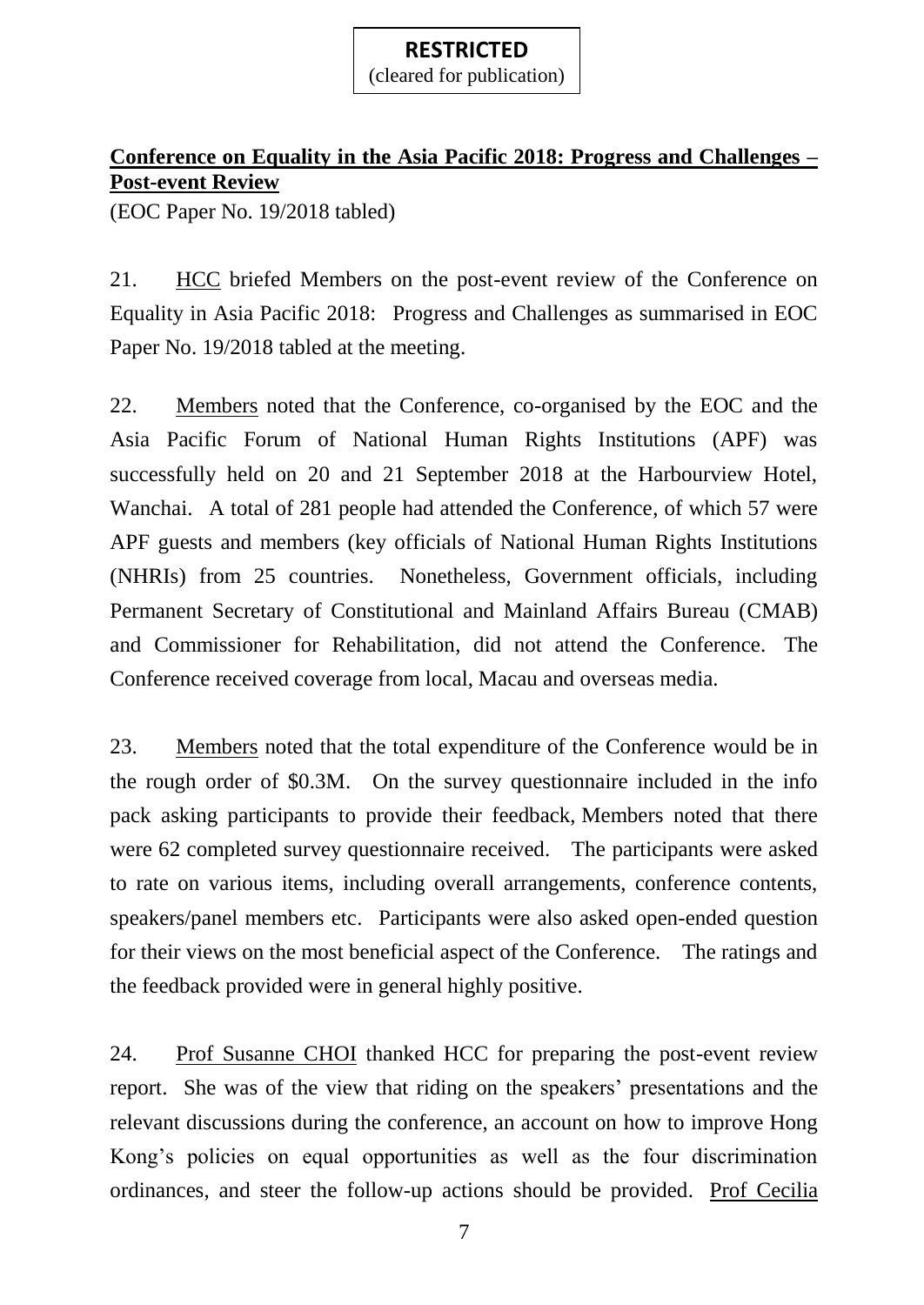(cleared for publication)

CHAN commented that wheelchair users should be allotted seats in the front row so that they could have a better view of the stage. In response to Prof CHAN's another comment on the arrangement of sign language interpretation service, HCC said that there was no participant who had indicated having hearing impairment on registration. The sign language interpretation was nonetheless provided as practicable as possible in case such a need arose. HCC added that there were lots of positive and encouraging feedback on the Conference along with handful of suggestions for continuous improvement. Prof Cecilia CHAN added that the EOC could consider organising conferences specifically for each of the four discrimination ordinances so that participants could have more time for discussion.

25. C/EOC thanked for Members' valuable comments which the EOC would consider when organising conferences in the future for improvement.

#### **Staffing Situation of the Complaint Services Division**

(EOC Paper No. 20/2018)

*(Dr Sigmund LEUNG joined the meeting at this juncture.)*

26. Members noted EOC Paper No. 20/2018.

**Six Monthly Review of EOC's work (January – June 2018)** (EOC Paper No. 22/2018)

27. Members noted EOC Paper No. 22/2018.

**Reports of the Legal & Complaints Committee, Community Participation & Publicity Committee, Policy, Research & Training Committee and Administration & Finance Committee**

(EOC Paper No. 23/2018)

28. Conveners/divisional heads took turn to present the important matters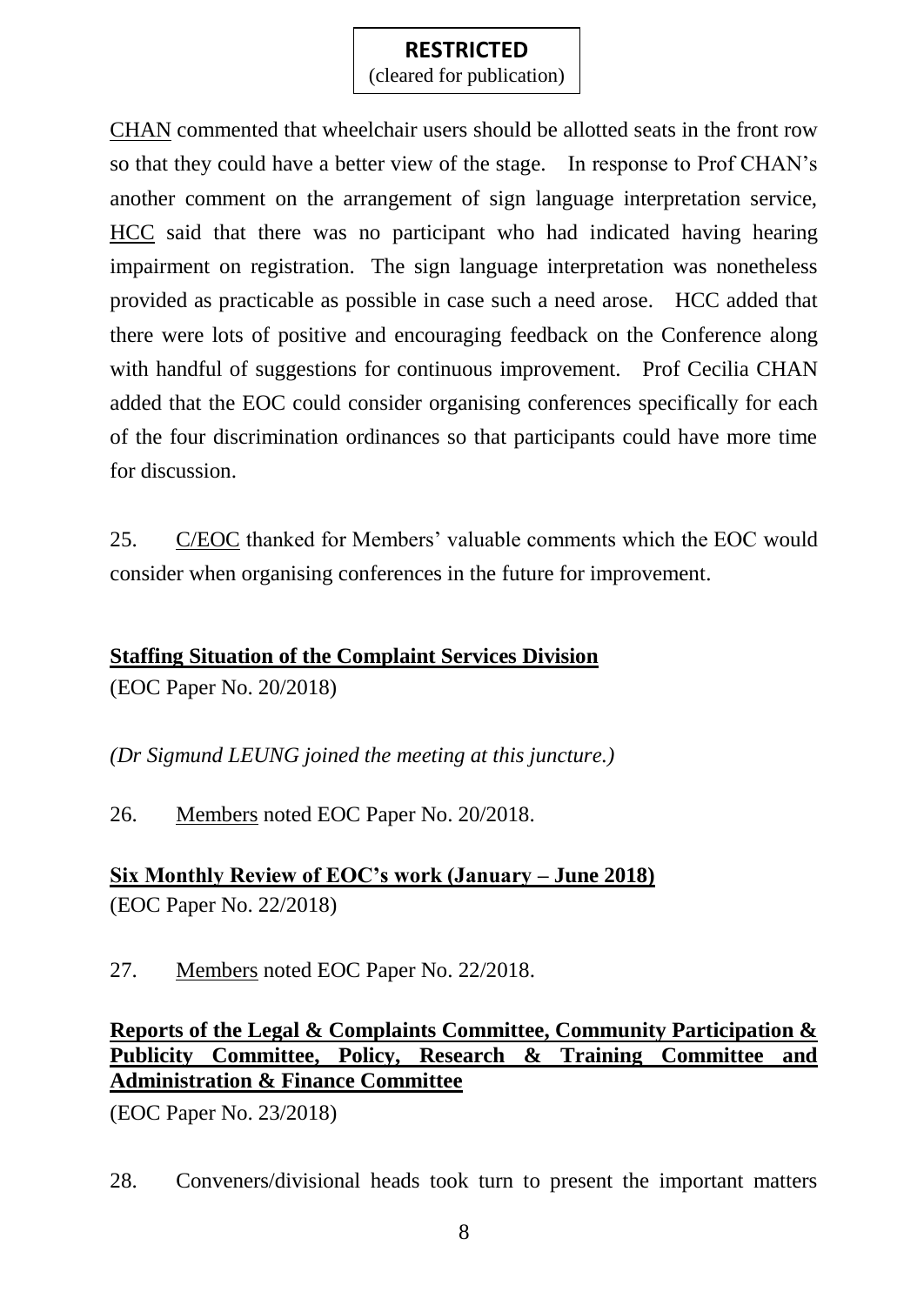(cleared for publication)

raised and decisions made at the meetings of the four EOC Committees during the period from June to August 2018.

29. Dr Trisha LEAHY, Convener of Legal & Complaints Committee (LCC), highlighted to Members the statistics on enquiries and complaints received, active court cases and legal assistance applications considered in the  $144<sup>th</sup>$  and 145<sup>th</sup> LCC meetings. Members noted that LCC had received reports on the status of the two Court cases against the EOC, and the latest positions of briefed-out matters.

30. Dr LEAHY said that the legal expenses for the period from 1 April 2018 to 30 June 2018 were within the budget of 2018/19. She thanked EOC staff members for their efforts to contain cost. C/EOC expected that the number of cases to be brought to litigation would continue to rise. There would be a need to seek CMAB's additional subvention on legal fees.

## *(Mr Samuel CHAN left the meeting at this juncture.)*

31. Ms Shirley LOO, Convener of Community Participation and Publicity Committee (CPPC), briefed Members on the major decisions made and important publicity work done in Q1 of 2018/19. Members noted that the EOC Board had endorsed the appointment of two new Co-opted Members of the CPPC.

32. In response to a question raised by Prof Susanne CHOI, C/EOC said that Constitutional and Mainland Affairs Bureau (CMAB) was still considering EOC's funding bid for launching the EO Award and he had yet to see any positive sign from the Bureau. To continue pursuing financial subvention from CMAB for this purpose, C/EOC would discuss with them again at their upcoming meeting. HCC supplemented that CMAB had subsequently enquired the feasibility of scaling down the award scheme. CMAB was informed of the Board's intention of launching the EO Award in a large scale. The proposal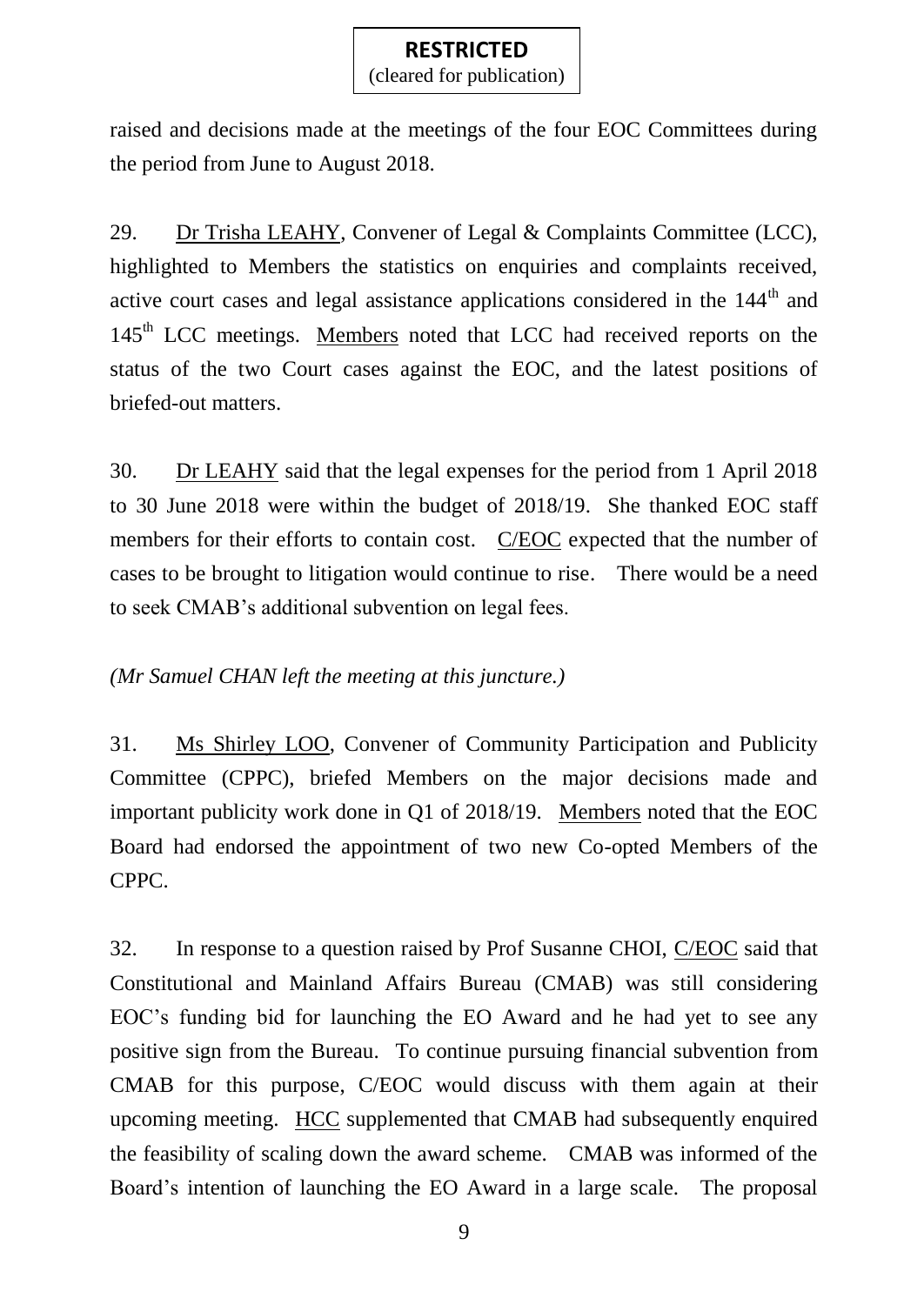(cleared for publication)

was still under the CMAB's consideration.

33. Prof Susanne CHOI asked C/EOC the strategies to be deployed when lobbying CMAB's support on funding the EO Award proposal. C/EOC said that there might be a higher chance to gain support from CMAB if Members could discuss the matter with them directly. C/EOC would suggest CMAB arranging a meeting with Members accordingly.

34. Ag. DPRT briefed Members on the various initiatives of the Policy, Research and Training Committee (PRTC), in the areas of elimination of disability discrimination, anti-sexual harassment and research projects.

35. Prof Susanne CHOI supplemented that PRTC would strengthen its work on policy initiation, in light of the policy implications identified in various research projects. Prof CHOI suggested that Government officials be invited to attend PRTC's seminars, and EOC to take a more proactive role in conveying proposed policy initiatives to the Government.

36. On funding allocation to conduct a territory-wide survey regarding people's understanding and experience of sexual harassment in collaboration with the Census and Statistics Department, C/EOC said that he would bring up the matter with CMAB again. Prof Susanne CHOI reiterated that Members would give their full support to C/EOC in order to take forward the various initiatives. Prof Cecilia CHAN added that the EOC could solicit support to its work from different domains, such as the Legislative Council. The Hon Holden CHOW agreed and added that various channels of the Legislative Council were in support of EOC's work.

37. By referring to the recent news report about orientation camps of universities, Dr Henry SHIE enquired if student union representatives would be invited to attend anti-sexual harassment seminars. The Hon Holden CHOW opined that if students' awareness on preventing sexual harassment would be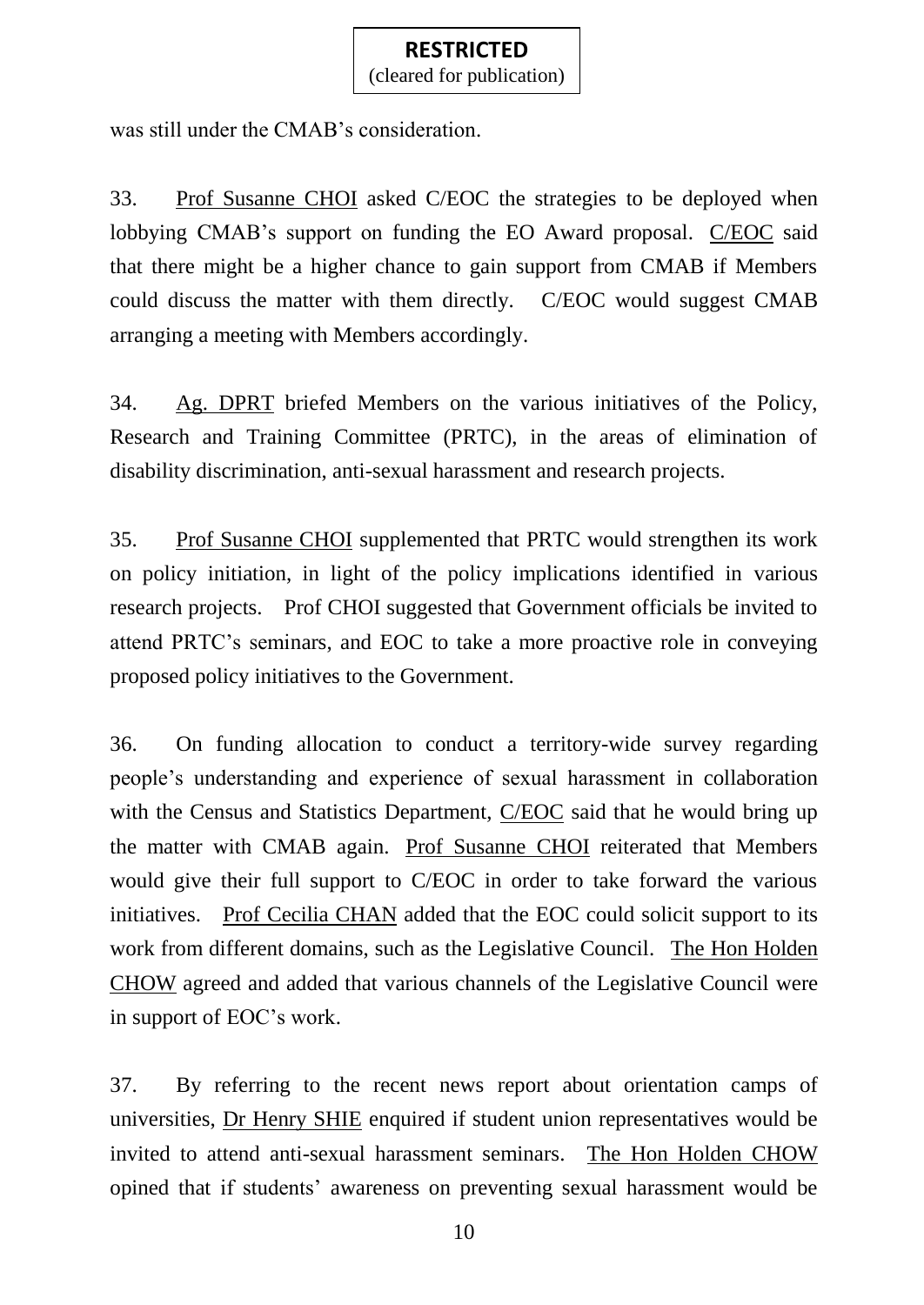(cleared for publication)

enhanced, they would be more aware of their responsibility for any unlawful acts of sexual nature during the orientation camp. Dr Trisha LEAHY said that such awareness should be instilled into students earlier, say in secondary schools. She suggested strengthening anti-sexual harassment training for secondary students.

*(Dr Rizwan ULLAH, Dr Sigmund LEUNG and Prof Susanne CHOI left the meeting at this juncture.)*

38. Ag. DPRT responded that enhancing sex education in secondary schools would also be useful. Taking the opportunity of the sex education review by EDB, the EOC had submitted recommendations for their consideration. Members took some time to discuss how sex education was conducive to helping youngsters be free from sexual harassment. Dr Trisha LEAHY, Ms Juan LEUNG and The Hon Holden CHOW reiterated that victim-blaming messages must not be instilled in sex education. Ms Shirley LOO said that youngsters should learn how to protect themselves.

*(Prof Andy CHIU and The Hon Holden CHOW left the meeting at this juncture.)*

39. Dr Henry SHIE, Deputy Convener of Administration and Finance Committee highlighted the important matters discussed and decisions made at the  $87<sup>th</sup>$  (Special) and  $88<sup>th</sup>$  Meeting of Administration & Finance Committee (A&FC).

40. Members also noted that A&FC had received draft Audited Accounts for the Year Ended 31 March 2018.

*(Ms Elizabeth LAW left the meeting at this juncture.)*